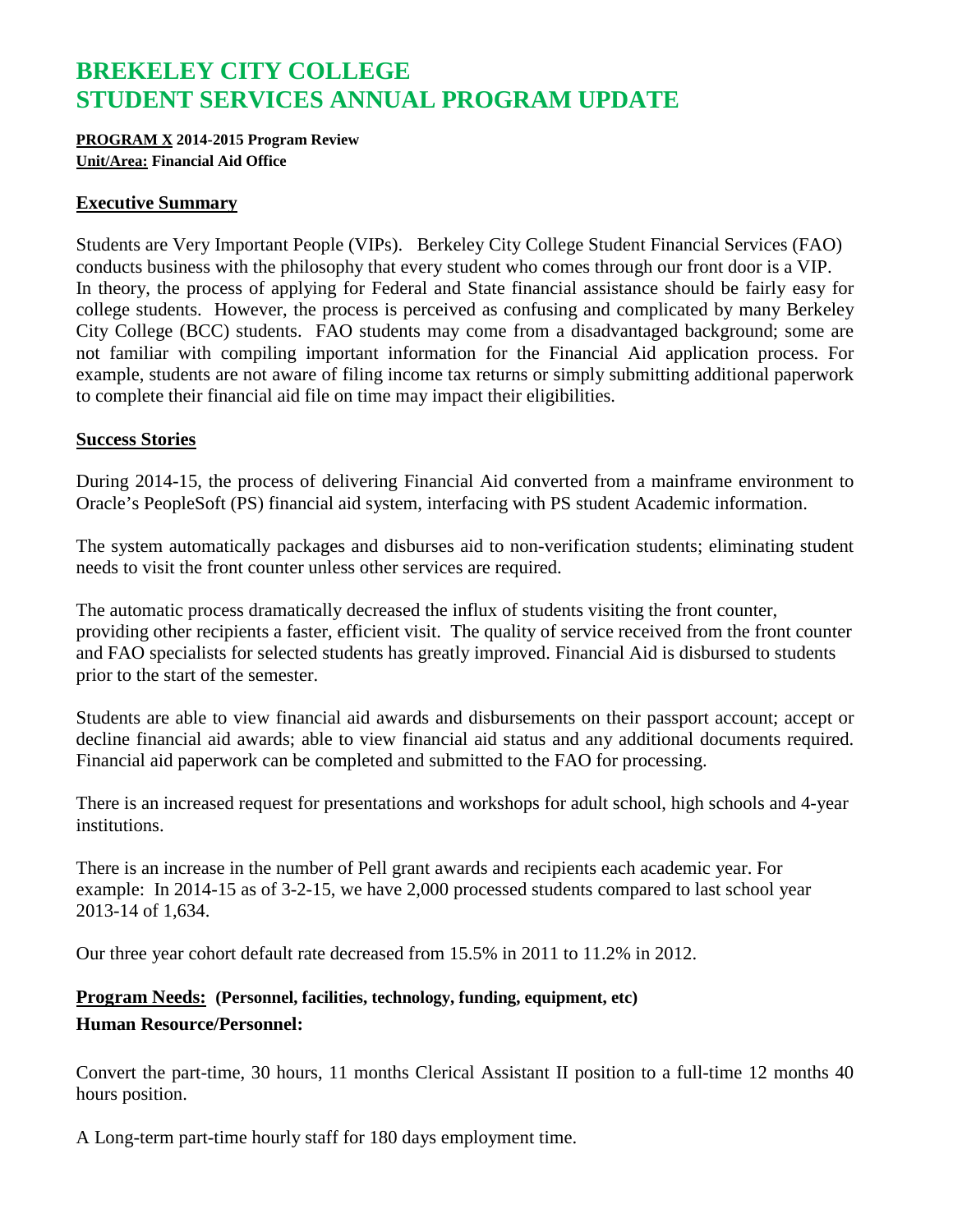A full-time Placement Assistant position.

Dedicate a FAO Programmer in the District Information Technology (IT) Department to maintain and enhance the functionality of the Financial Aid PeopleSoft module.

## **Facilities/Infrastructure:**

As FAO services expand the department needs more space. Financial Aid moved to a new office in order to incorporate the processing staff in one area, however, we still need additional space. The front counter is located away from the main office, requiring staff to leave the counter to access student files, talk to specialists or student workers.

Minimally the Financial Aid department requires a storage area; a quality filing system; the FA front counter to be located outside the main FA office; a computer room to conduct the Financial Aid workshops. Additionally, the FAO needs a viable solution to the ongoing line issue. Present conditions are cumbersome, with limitations on entrance and exit lines.

## **Technology:**

In order to serve students more efficiently, it is imperative that the full financial aid component in Passport with imaging systems be implemented for the 2015/2016 academic year. This is a much requisite time-saver, and will reduce the need for students to make multiple visits to the front counter.

Electronic Imaging*:* [Computers](http://www.businessdictionary.com/definition/computer.html) and/or specialized hardware/software to [capture](http://www.businessdictionary.com/definition/capture.html) [\(copy\)](http://www.businessdictionary.com/definition/copy.html), [store,](http://www.businessdictionary.com/definition/store.html) [process,](http://www.businessdictionary.com/definition/process.html) manipulate, and distribute [flat](http://www.businessdictionary.com/definition/flat.html) [information'](http://www.businessdictionary.com/definition/information.html) [documents,](http://www.businessdictionary.com/definition/documents.html) (transcripts, Student Educational Plan (SEP), and educational supporting documentation) through [digitization.](http://www.businessdictionary.com/definition/digitization.html)

New system*:* New financial aid system that enables students to submit their FA paperwork via online and able to view their students' accounts on Passport with accuracy information. Automatic phone messages remind students about important financial aid updates.

## **Mission/History and Description of Service Provided** *Brief, one paragraph.*

Students are Very Important People (VIPs). Berkeley City College Student Financial Services conducts its business with the philosophy that every student who comes through our front door is a VIP. The mission of the Financial Aid Office is to create access to education and completion of educational goals for economically challenged students. Needed assistance is provided in a timely, efficient and professional manner to students who meet Federal, State, and institutional requirements. By playing a vital role in students' retention and completion, we support their transformation toward become productive, valuable, contributing members of our rich, thriving, multi-cultural community.

## **Student Learning Outcomes (SLOs)**

(or Service Area Outcomes-SAOs, or Program Learning Outcomes-PLOs)

| Goal | <b>How is The Goal Measured</b><br>(Indicators) | <b>What Are Expected Outcomes</b> |
|------|-------------------------------------------------|-----------------------------------|
|------|-------------------------------------------------|-----------------------------------|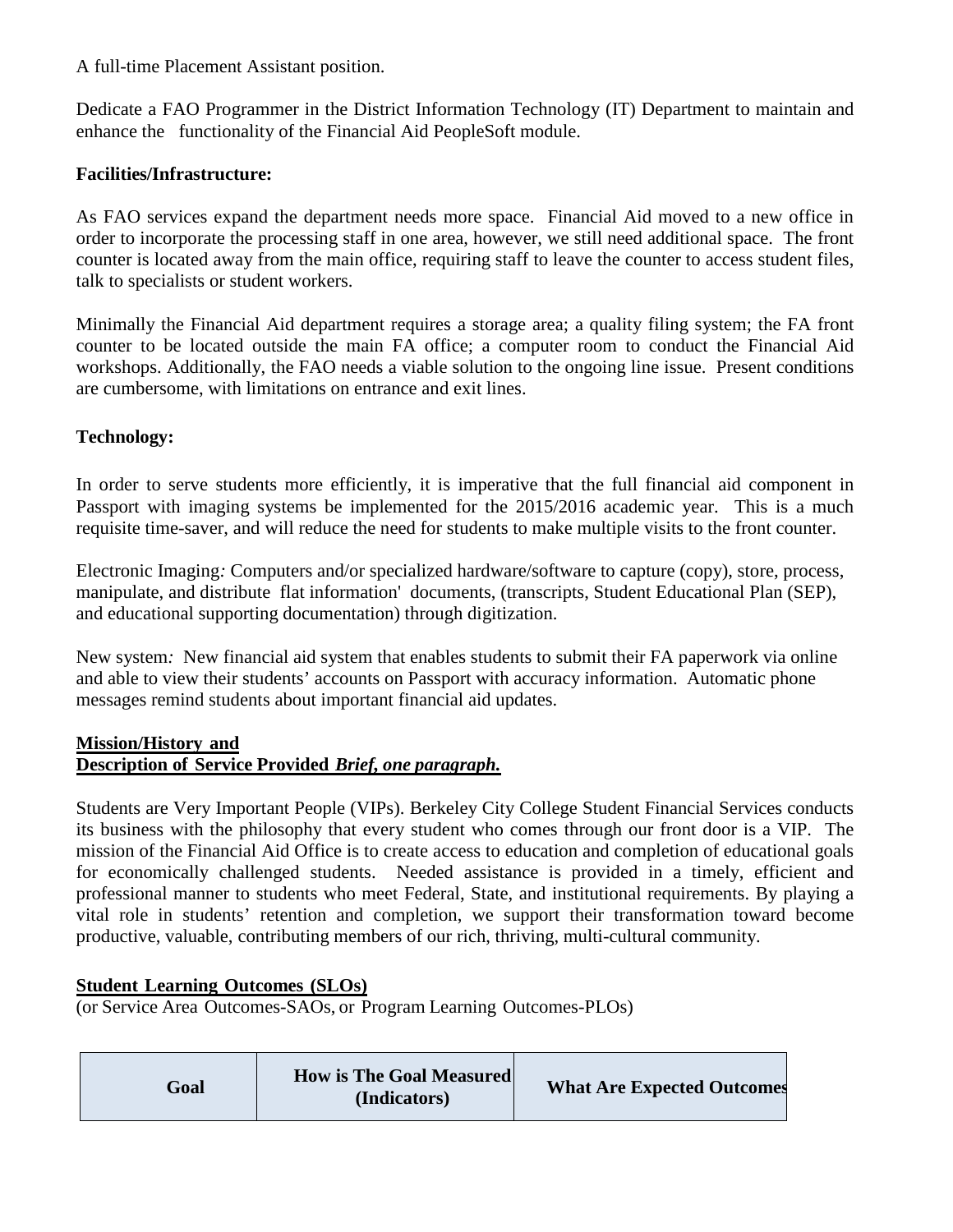| financial aid awards                         | Increase the number of Total number of students awarded Increase in ratio of financial aid<br>over all financial aid applicants | recipients over applicants                                                                                                                        |
|----------------------------------------------|---------------------------------------------------------------------------------------------------------------------------------|---------------------------------------------------------------------------------------------------------------------------------------------------|
| Provide a timely and<br>efficient service    | Student files are processed<br>within four to six weeks                                                                         | Greater customer satisfaction                                                                                                                     |
| Educate students on<br>financial aid matters | workshops                                                                                                                       | Total number of student attending Increased student proficiency and a<br>decrease in mistakes when filling of<br>the FAFSA and Direct Loan packet |

### **SLO/SAO/PLO Mapping to Institutional Learning Outcomes (ILOs)**

We understand the importance of serving the community and the diversity of our student body by taking the time to communicate with our students should they have any questions regarding the financial aid process. The Financial Aid Office recognizes that many of our students would not be able to afford college without our services. Therefore, we take personal responsibility for each and every student and maintain the highest ethical standards to minimize institutional and student liability. Please refer to SLO Outcome table below.

### **Financial Aid Service Area Outcomes Survey Results 2014**

Total Response: 30 students

| Please indicate your level of agreement with the following<br>statements:                                                                 | <b>Strongly</b><br>agree<br>(5) | Agree<br>(4)     | <b>Disagree</b><br>(3)  | <b>Strongly</b><br><b>Disagree</b><br>(2) | <b>Not</b><br><b>Applicable</b><br>(1) | <b>No Response</b> |
|-------------------------------------------------------------------------------------------------------------------------------------------|---------------------------------|------------------|-------------------------|-------------------------------------------|----------------------------------------|--------------------|
| After visiting the financial aid office I understand the process<br>that is necessary to complete my financial aid file.                  | 17                              | 9                | $\mathbf{1}$            | 1                                         | $\mathbf{1}$                           | 1                  |
|                                                                                                                                           | 57%                             | 30%              | 3%                      | 3%                                        | 3%                                     | 3%                 |
| After visiting the financial aid office, I have a better<br>understanding of which paperwork I have to submit and why it<br>is requested. | 18                              | 8                | $\overline{2}$          | $\mathbf{1}$                              | $\bf{0}$                               | $\mathbf{1}$       |
|                                                                                                                                           | 60%                             | 27%              | 7%                      | 3%                                        | 0%                                     | 3%                 |
| I understand how long it would take to get my file reviewed and<br>processed                                                              | 14                              | $\boldsymbol{Q}$ | $\mathbf{3}$            | $\mathbf{1}$                              | $\mathbf{0}$                           | $\mathbf{3}$       |
|                                                                                                                                           | 47%                             | 30%              | 10%                     | 3%                                        | 0%                                     | 10%                |
| I understand how my financial aid eligibility is calculated.                                                                              | 12                              | 11               | $\overline{\mathbf{4}}$ | $\bf{0}$                                  | $\mathbf{0}$                           | $\mathbf{3}$       |
|                                                                                                                                           | 40%                             | 37%              | 13%                     | 0%                                        | 0%                                     | 10%                |
| I understand my responsibilities as a financial aid recipient.                                                                            | 14                              | 12               | $\mathbf{0}$            | $\mathbf{0}$                              | $\mathbf{0}$                           | $\mathbf{0}$       |
|                                                                                                                                           | 47%                             | 40%              | 0%                      | 0%                                        | 0%                                     | 0%                 |
| I understand my rights as a financial aid recipient.                                                                                      | 13                              | 14               | $\mathbf{1}$            | $\mathbf{0}$                              | $\mathbf{0}$                           | $\mathbf{0}$       |
|                                                                                                                                           | 43%                             | 47%              | 3%                      | 0%                                        | 0%                                     | 0%                 |
| The facilitator answered my questions or concerns in a<br>professional manner                                                             | 17                              | 11               | $\bf{0}$                | $\bf{0}$                                  | $\mathbf{0}$                           | $\mathbf{0}$       |
|                                                                                                                                           | 57%                             | 37%              | 0%                      | 0%                                        | 0%                                     | 0%                 |

## **II. ASSESSMENT, EVALUATION AND PLANNING**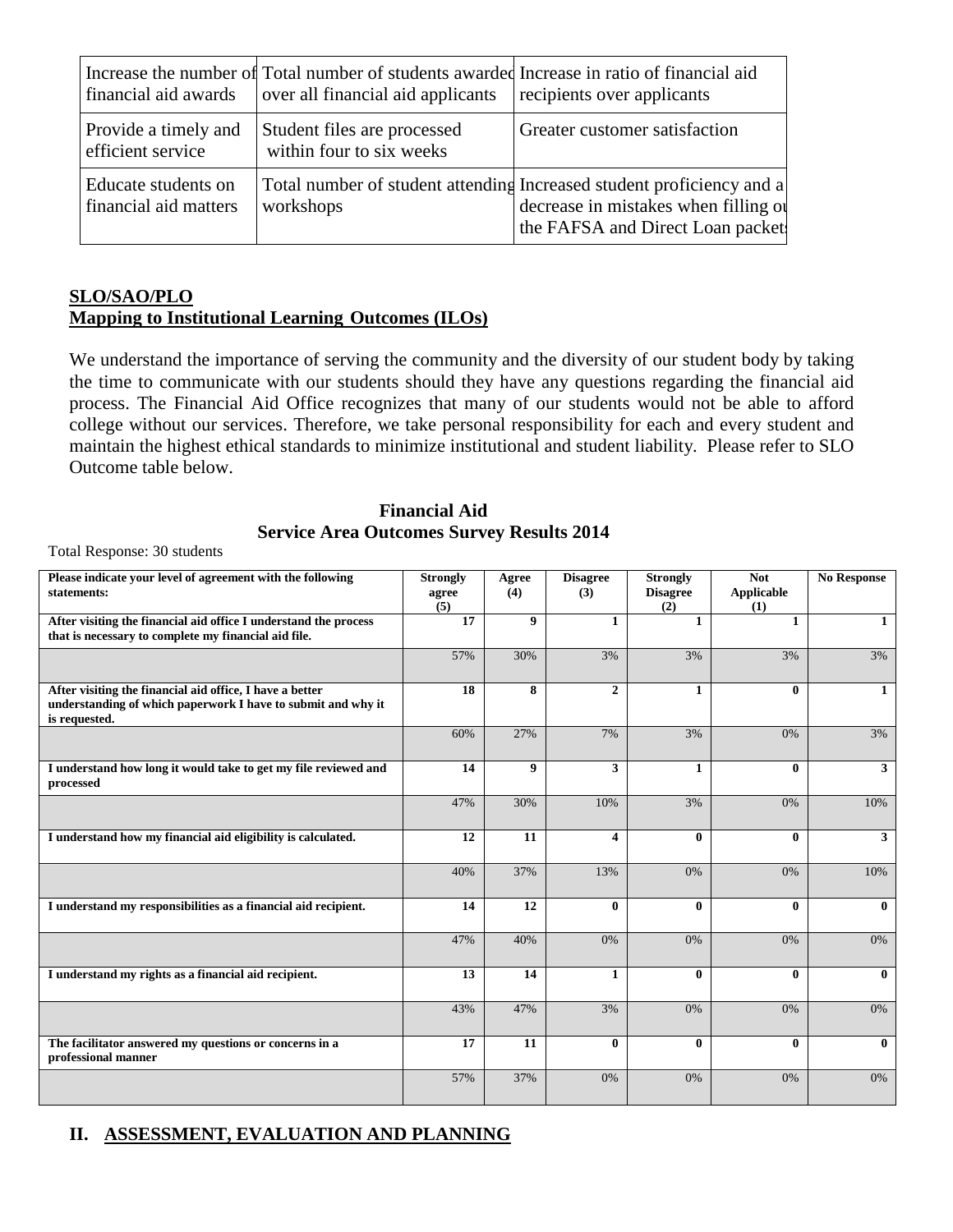### **Quantitative Assessments**

Include service area data such as number of students served by your unit/area. Include data and recommendations from *program review. Include data used to assess your SLO/SAO/PLOs.*

Compared to the 2011-12 academic year, the total number of Pell grant recipients and the total Pell awarded amount increased in the 2012-13 academic year (Appendix-1).

#### Appendix-1

|                                    | Pell Grant only 2011-2012 year | 2012-2013 year |       | 2013-2014 year Fall 2014-Spring 2015,<br><b>Unduplicated Counts (as of</b><br><b>March 02, 2015)</b> |
|------------------------------------|--------------------------------|----------------|-------|------------------------------------------------------------------------------------------------------|
| Number of<br>students<br>processed | 1,571                          | 1,576          | 1,634 | 2,000                                                                                                |
| <b>Total Aid</b><br>Amount         | \$5,067,424.19                 | \$5,134,996.39 |       | \$5,666,977.2 \$4,751,938.40                                                                         |

For the 2013-2014 academic year, we had a total of 1,634 processed students; so far we have 2,000 processed students. This suggests that by the end of the current semester we will have more processed students because we are continuously working on disbursing student awards.

#### **Qualitative Assessments**

*Present evidence of community need based on advisory committee input, student surveys, focus groups, etc. Include data used to assess your SLO/SAO/PLOs.*

We would like to develop surveys and data collection methods to ensure that we are accurately measuring our  $\overline{SLO}$ 's.

#### **Identifying Strengths, Weaknesses, Opportunities, and Limitations**

#### **Strengths**

*What are the STRENGTHS of your unit/area?*

The strength of the Financial Aid Department exists within the separate, behind-the-scene space devoted to processing paperwork and handling intricate details in order to obtain funds from Federal and State agencies. We are able to meet reporting requirements to these same funding sources. Focusing on paperwork and data entry operations without student distractions has enabled Financial Aid operations to become efficient and less prone to errors; we are better able to serve our VIP students.

#### **Weaknesses**

*What are the current WEAKNESSES of your unit/area?*

We are working with a new financial aid system which has actually required a longer processing time for verification files because there are extra steps involved. The system is not fully implemented and we have encountered inconsistency and multiple interface issues. Even with a fully operational system, we would still be required to manually print documents, with hands-on review of each student file.

The lack of an automated phone system and electronic imaging system impacts both staff and students, slowing down the process. We need bigger office space; supplies and file storage; a computer room for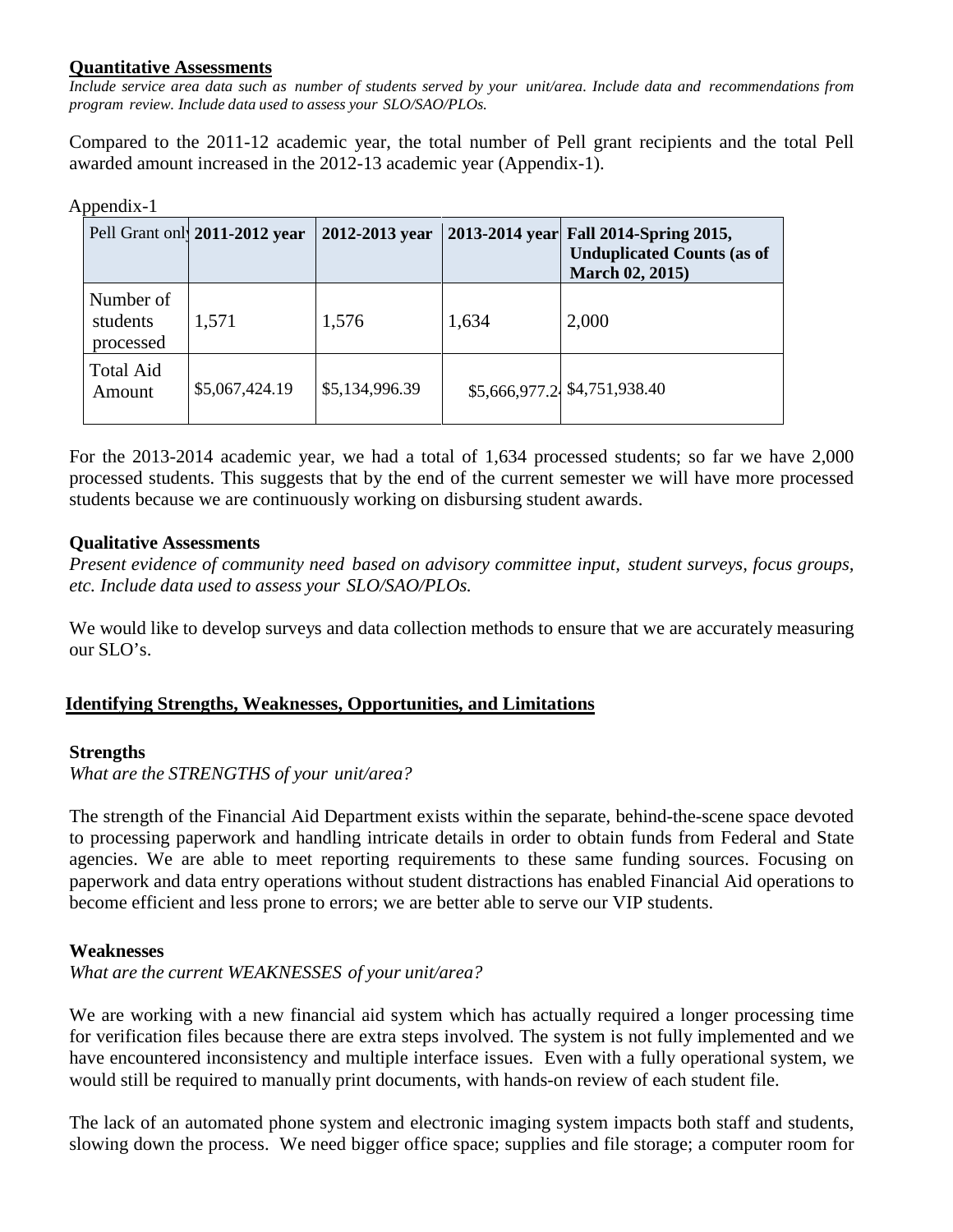FA workshops and a better front counter area.

## **Opportunities**

*What are the OPPORTUNITIES in your unit/area?*

The district has entered escrow to purchase the building located on the northwest corner of Milvia Street for Berkeley City College. This new building will help the college to provide more classes and services to students. BCC campus is located in the heart of the city of Berkeley; easily accessible by public transportation. BCC location affords all students ease of access to access classes and services. This is a great convenience to students with disabilities.

## **Limitations**

## *What are the current LIMITATIONS of your unit/area?*

Limitations are in the areas of space. The current physical front desk set-up does not address the issue of students standing in line. During peak enrollment, we experience a "bottleneck" phenomenon due to close proximity with the Cashiers Office and Admissions & Records Office. Students have no room to line up for services; the lines become enmeshed. Staff must continually manage the lines to ensure that students do not get tangled or create a fire hazard. There must be access for wheelchairs. Front counter set up is another area that limits efficiency. There is too much distance from the financial aid counter to the main financial aid office. Staff spends more time going back and forth to locate students' financial aid files and to discuss financial aid issues with specialists. Additionally the FAO needs more temporary staff at the front counter, especially during peak enrollment periods.

## **Action Plan for Continuous Improvement**

*Please describe your plan for the continuous improvement of your unit/area.*

- Process fall financial aid awards early; prior to the first day of fall classes, incentive for students to attend BCC.
- Provide more off-campus presentations and workshops for adult school, high schools and 4 year institutions.
- New FAO PeopleSoft system and the financial aid webpage provide access for students to navigate financial aid resources.
- A. The future goals and methods of assessment of the program, including student learning outcomes:
	- Decrease the number of adverse audit findings thru implementation of Peralta District policies and procedures for processing student financial aid files.
	- Continue to provide in-reach and outreach programs offering financial aid workshops. Increase applicant financial aid eligibility awareness. Increase the number of recipients of BOG Fee Waivers; Federal and State grants.
	- Distribute SLO surveys during October, November, December, and January. Information obtained from SLO surveys will be used to improve future FAO services.
	- Staffing increase; specifically a full-time Placement Assistant. Ultimately, FAO requires one part-time Clerical Assistant II position to increase from 30 hours a week to 40 hours a week. Extend number of working days for 65-day temporary staff.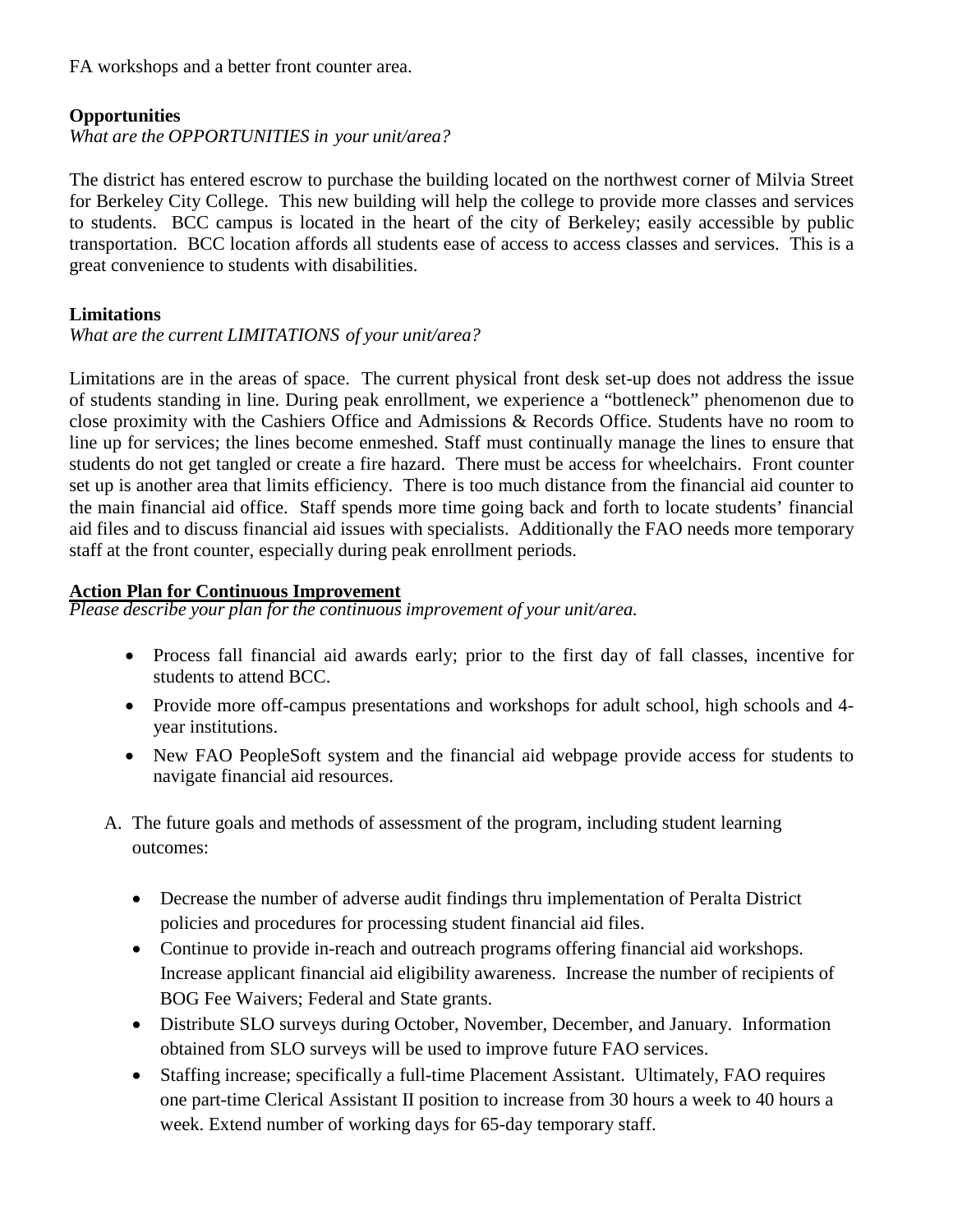- Implement a financial aid appointment system; facilitate faster completion of student files; rapid disbursements for students.
- Increase financial aid recipients.
- B. The strategies and actions to be taken by the unit over the next six years to strengthen the program and meet the strategic goals.
	- Increase staff
	- Increase financial aid recipients.
	- Online loan and Financial Aid processing.
- C. Support needed by the unit in order to address issues identified in the self-study.
	- Institutional Effective Coordinator to develop surveys and compile results.
	- IT department to develop and publish online student survey.
	- College administrative support.
	- Financial support.

**Additional Planned Educational Activities Towards FTES, Student Success, Persistence, and Completion** *Describe your unit/area's plan to meet district FTES target and address student success, persistence, and completion, especially for unprepared, underrepresented, and underserved students. (see Student Success Scorecard[-http://scorecard.cccco.edu/scorecard.aspx\)](http://scorecard.cccco.edu/scorecard.aspx))*

## **Meet District FTES Target for AY2014-2015 of 19,355**

## **Increase Student Success**

Berkeley City College Success Outcome Measures Financial Aid- Fall 2010 (Course status: Credit)

|                   | All Enr  | <b>Success</b> | <b>Success</b> |
|-------------------|----------|----------------|----------------|
| Total enrollments | 15,095   | 9,520          | 63.1%          |
| Non Fin. Aid      | 7,934    | 4,962          | 62.5%          |
| Fin. Aid          | $7,161*$ | 4,558          | 63.7%          |

## **Increase Persistence**

Percentage of degree and/or transfer-seeking students who enroll in the first three consecutive terms. This metric is considered a milestone or momentum point, research shows that students with sustained enrollment are more likely to succeed..

**Berkeley City College Persistence Outcome Measures Financial Aid**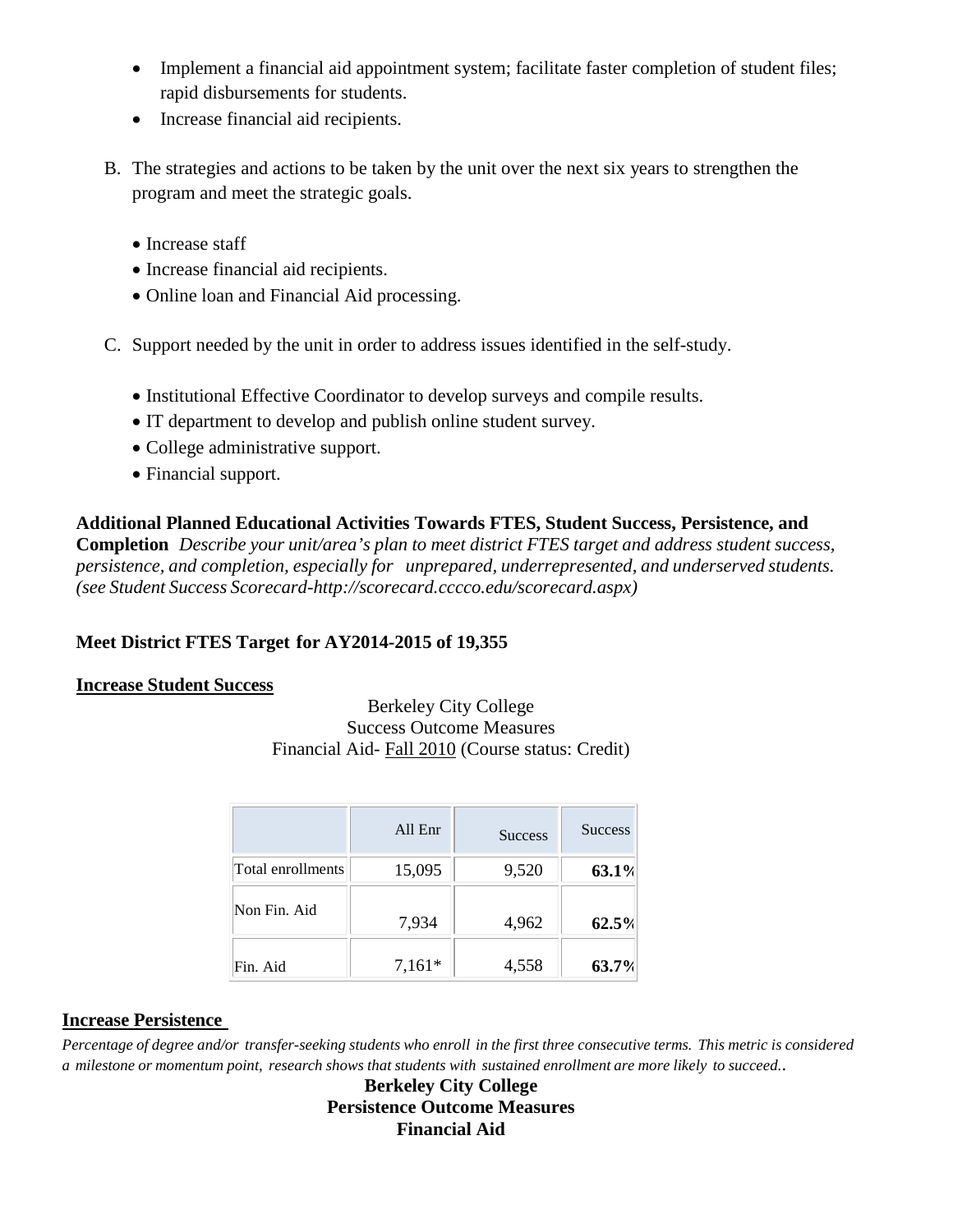**Note:** Persistence Rate is defined as the percentage of students enrolled in at least one class at the college at fall census of the cohort year who were then enrolled in at least one class on the following fall opening day in District. Source: Berkeley City College Instructional Review. Retrieved October 15, 2012. [http://web.peralta.edu/indev/research](http://web.peralta.edu/indev/research-data/documents/)[data/documents/](http://web.peralta.edu/indev/research-data/documents/) Students who received financial aid persistence rate

| <b>FALL 2009</b> | fall 09 | fall 10 | Persistence rate |
|------------------|---------|---------|------------------|
|                  | 2,628   | 1,461   | 55.6%            |
| <b>FALL 2010</b> | fall 10 | fall 11 | Persistence rate |
|                  | 3,233   | 1,700   | 52.6%            |
| <b>FALL 2011</b> | fall 11 | fall 12 | Persistence rate |
|                  | 3,318   | 1,809   | 54.5%            |

#### **Increase College Completion**

*Percentage of degree and/or transfer-seeking students who complete a degree, certificate or transfer related outcomes.*

We do not have any current data that correlates students who receive financial aid and their completion of a degree, certificate, or transferring.

## **RESOURCE NEEDS**

Even though we have managed to improve service in order reach our goals, we need:

- Sophisticated electronic imaging equipment which will eliminate lost paperwork and enhance staff efficiency.
- Increased staffing to help process paperwork, assist students, and enable the FAO to interact with other BCC departments. Provide informational workshops.
- Increase program funding from such sources as the Student Financial Aid Assistance -Board Financial Assistance Program (SFAA-BFAP). This will enable hiring additional full time and hourly staff.
- Bigger office space; convenient front counter accessible station.

## **Human Resource/Personnel**

*Please describe any human resource/personnel needs for your unit/area.*

## We currently have:

1 FTE permanent full-time classified Clerical Assistant II, .75 FTE permanent part-time (11 month, 30 hours) classified Clerical Assistant II, 3.0 FTE Specialists, and 1.0 FTE full-time Supervisor.

## **Equipment**

Currently on hand: 2 tablets 18 monitors 8 PC computers, 4 laptops 2 scanners 6 printers and 1 copier machine/fax machine Filing equipment consists of filing cabinets.

## **Narrative:**

Describe the current staffing level in relation to the relative need for effective delivery of your unit/area's programs and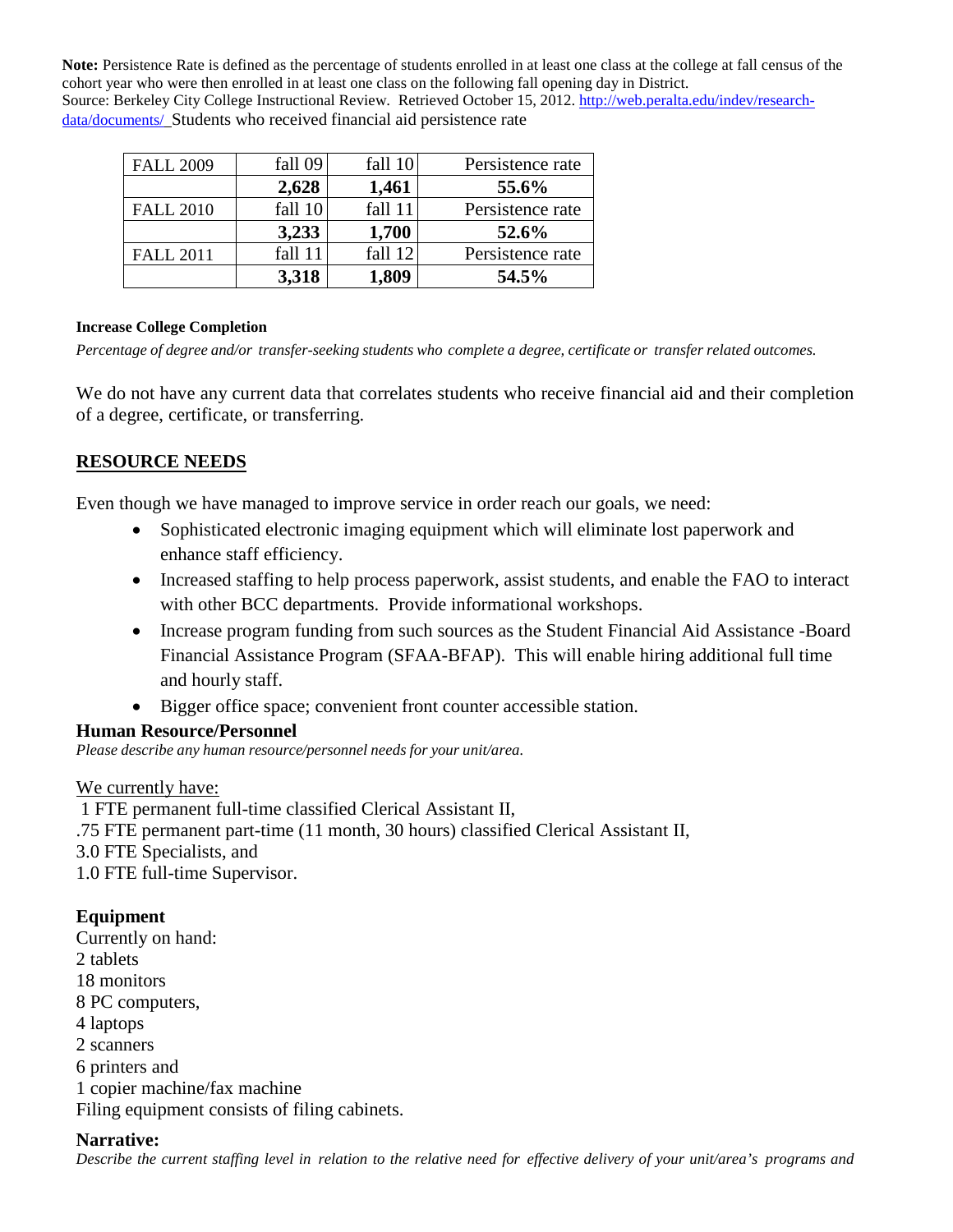*services.*

Discuss any current position vacancies, the need for additional personnel, the need for permanent faculty/staff instead of *adjunct/hourly personnel, etc.*

Describe implications of the current staffing level in your unit/area to overall service delivery

The FAO has made great strides in staffing operations. Currently, there are 5.75 regular classified staff members. This is an increase from 4.5. FAO has three full-time Specialists, one full-time Supervisor, one full-time Clerical Assistant II, and one part-time 11 month/30 hour Clerical Assistant II. In order to serve students more efficiently, the FAO needs to increase staff.

Converting the part-time Clerical Assistant II to full-time is necessary for adequate front counter coverage. Creating a new position for a full-time Placement Assistant will increase productivity. There are five student workers who assist with scanning, filing, shredding obsolete material, and label making. Staffing is supplemented by hourly employees who are limited to 65 days annually, thus creating a significant amount of turnover in personnel.

Each time a new 65 day hourly employee is hired training is required. Providing accurate information to students is critical, and we are severely limited by the amount of time spent toward training new, part-time staff. Well trained staff is critical for good customer service, and limits financial liability to the institution. Mistakes in the administration of federal and state funding may require the college and District to pay financial penalties. Staff stability is critical to the continued success of FAO. Constant use of temporary staff creates additional training demands on limited permanent staff and takes time away from serving our students.

## **Program Needs:**

### **Human Resource/Personnel Requests**

 *List your human resource/, personnel requests in prioritized/ranked order. Human resource/personnel requests will go through the established. College and District planning* 

Convert the part-time, 30 hours, 11 months Clerical Assistant II position to a full-time 12 months 40 hours position.

Long-term part-time hourly staff-180 day employment time.

A full-time Placement Assistant position.

Dedicated FAO Programmer in the District Information Technology (IT) Department to maintain and enhance the functionality of the Financial Aid PeopleSoft module.

#### **Facilities/Infrastructure**

*Please describe any facilities/infrastructure needs for your unit/area.*

#### **Narrative:**

Describe the current facilities/infrastructure of your unit/area in relation to the relative need for effective delivery of *programs and services.*

*Describe implications of the current state of facilities/infrastructure in your unit/area to overall service delivery.*

As FAO services expand the department needs more space. Financial Aid moved to a new office in order to incorporate the processing staff in one area, however, we still need additional space. The front counter is located away from the main office, requiring staff to leave the counter to access student files, talk to specialists or student workers.